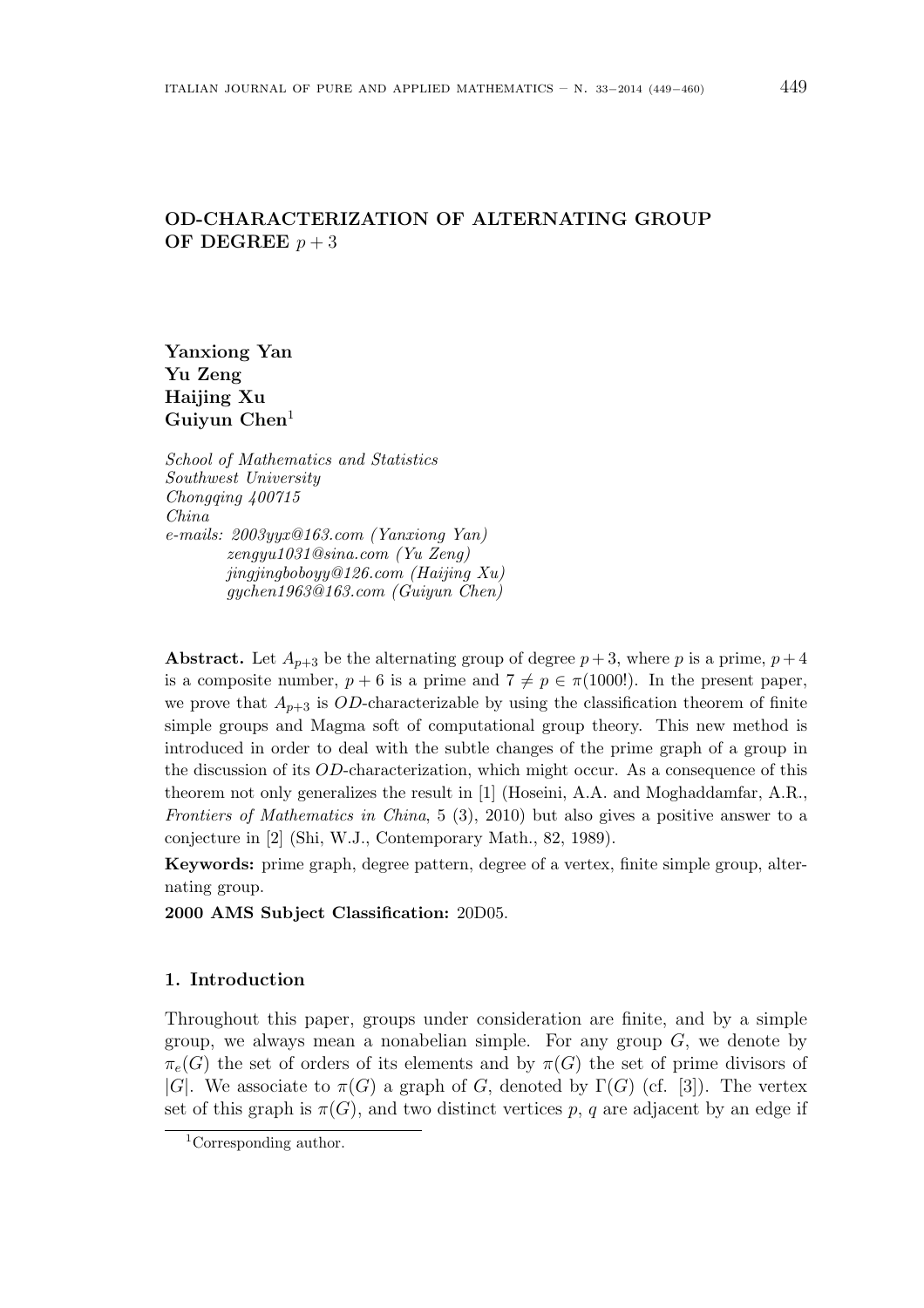and only if  $pq \in \pi_e(G)$ , in this case, we write  $p \sim q$ . We also denote by  $\pi(l)$  the set of all primes dividing  $l$ , where  $l$  is a positive integer.

In this article, we also use the following symbols. Let  $G$  be a finite group, then the socle of  $G$  is defined as the subgroup generated by minimal normal subgroups of G, denoted as  $Soc(G)$ .  $Syl_p(G)$  denotes the set of all Sylow p-subgroups of G, where  $p \in \pi(G)$ , and  $P_r$  denotes a Sylow r-subgroup of G for  $r \in \pi(G)$ . Moreover, we use  $A_n$  to denote alternating group of degree n. Let q be a prime, we denote by  $Exp(n, q)$  the exponent of the largest power of a prime q in the factorization of a positive integer  $n(> 1)$ . All further unexplained symbols and notations are standard and can be found in [4], for instance.

**Definition 1.1** ([5]) Let G be a finite group and  $|G| = p_1^{\alpha_1} p_2^{\alpha_2} \cdots p_k^{\alpha_k}$ , where  $p_i s$ are primes and  $\alpha_i s$  are integers. For  $p \in \pi(G)$ , let  $deg(p) := |\{q \in \pi(G)|p \sim q\}|$ , which we call the *degree* of p. We also define  $D(G) := (deg(p_1), deg(p_2), ..., deg(p_k)),$ where  $p_1 < p_2 < \cdots < p_k$ . We call  $D(G)$  the *degree pattern* of G.

**Definition 1.2** ([5]) A group M is called k-fold OD-characterizable if there exist exactly  $k$  non-isomorphic groups  $G$  such that

 $(1)$   $|G| = |M|$ , (2)  $D(G) = D(M)$ .

Moreover, a 1-fold OD-characterizable group is simply called an OD-characterizable group.

It is an interesting and difficult topic to determine the structure of finite groups by their orders and degree patterns. This topic is related to following open problem:

**Open problem.** ([5]) Let G and M be finite groups satisfying the conditions

 $(1)$   $|G| = |M|$ , (2)  $D(G) = D(M)$ .

Then

- (i) How far do these conditions effect the structure of  $G$ ?
- (ii) Is the number of non-isomorphic groups satisfying  $(1)$  and  $(2)$  finite?

At present, we mention that the problem is still unsolved completely and till now we may not be able to provide a suitable answer for the above questions. This topic was studied in several articles. For example, in a series of articles (Ref. to  $[1],[6]-[17]$ , it was shown that many finite almost simple groups are m-fold ODcharacterizable, where m is a positive integer and  $m \geq 1$ . For convenience, we summarize some results of these articles which will be used later in the following propositions: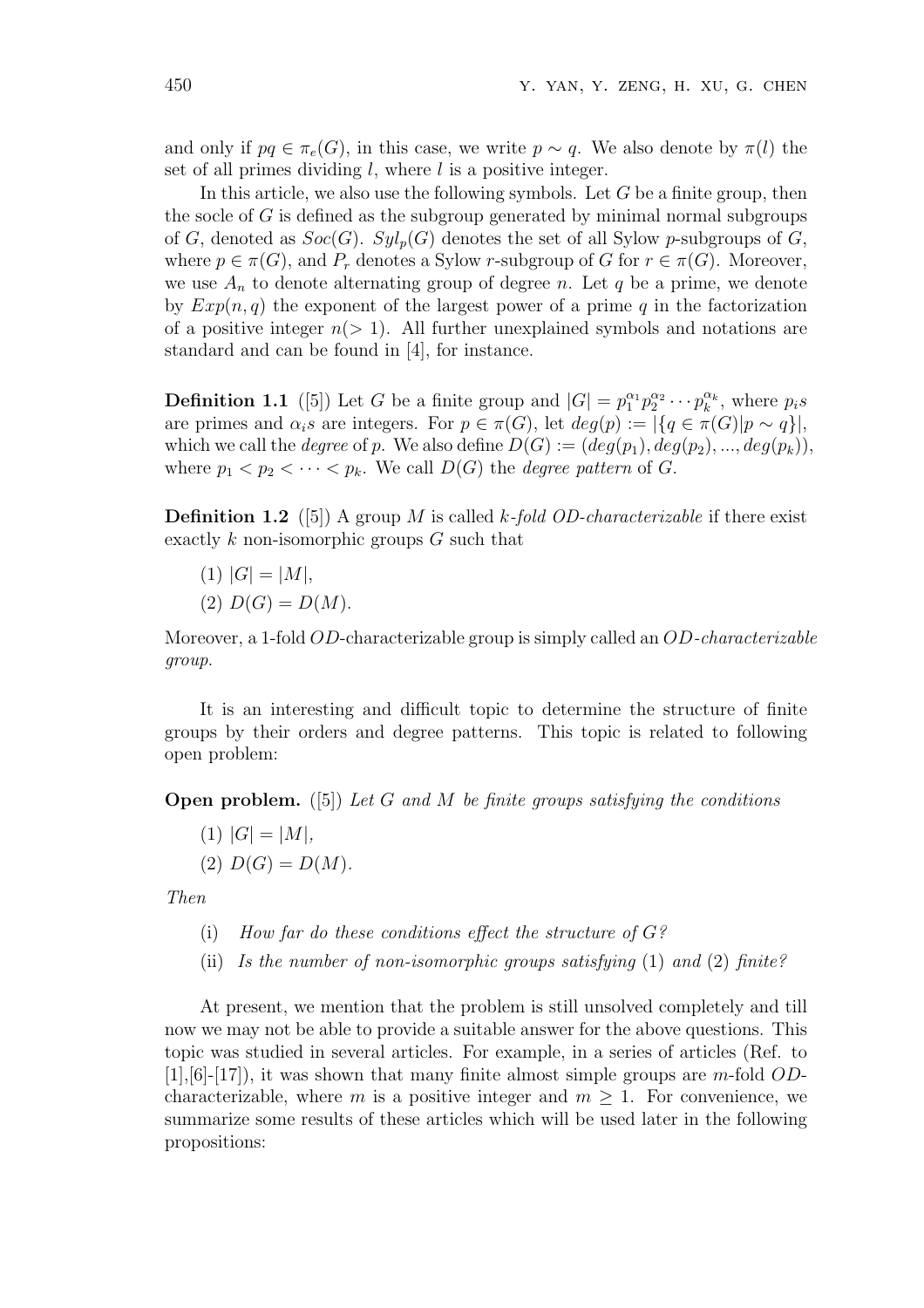- (1) The alternating groups  $A_p$ ,  $A_{p+1}$  and  $A_{p+2}$ , where p is a prime;
- (2) The alternating groups  $A_{p+3}$ , where p is a prime and  $7 \neq p \in \pi(100!)$ ;
- (3) All finite simple  $K_4$ -groups except  $A_{10}$ ;
- (4) All finite simple groups whose orders are less than  $10^8$  except for  $A_{10}$ and  $U_4(2)$ .

**Proposition 1.4** ([9]) A finite group G is 2-fold OD-characterizable if and only if  $|G| = |A_{10}|$  and (2)  $D(G) = D(A_{10})$ .

#### 2. Main results

According to Proposition 1.3, the alternating groups  $A_p$ ,  $A_{p+1}$  and  $A_{p+2}$  are ODcharacterizable, and  $A_{p+3}$  with  $7 \neq p \in \pi(100!)$  is *OD*-characterizable. Proposition 1.4 says that the alternating group  $A_{10}$  is 2-fold *OD*-characterizable. On the other hand, by [10], we see that all  $A_n$  with  $10 \neq n \leq 100$  is *OD*-characterizable. Now, omitting all the above alternating groups except  $A_{10}$ , there remains the following groups:

 $(A_{10}, A_{106}, A_{112}, A_{116}, \ldots, A_{126}, A_{134}, A_{135}, A_{136}, A_{142}, \ldots)$ 

By [3], we know that all the alternating groups in (2.1) have connected prime graph. By these facts above, we see that it is very difficult to investigate how many-fold OD-characterization of alternating groups. In this paper, we continue to investigate this topic and get the following theorem:

**Main Theorem.** All alternating groups  $A_{p+3}$ , where  $p+2$  is a composite number and  $p + 4$  is a prime and  $7 \neq p \in \pi(1000!)$ , are OD-characterizable.

Proposition 1.4 says  $A_{10}$  is 2-fold *OD*-characterizable. It is worth mentioning that  $A_{10}$  is the first alternating group which has not been considered for ODcharacterizable. Up to now, we do not know whether there exists an alternating group  $A_n$  ( $n \neq 10$ ) which isOD-characterizable. Hence, we put forward the following question:

**Question.** Are the alternating groups  $A_n$  ( $n \neq 10$ ) OD-characterizable?

In fact, Main Theorem and Proposition 1.3 imply the following corollary.

**Corollary 2.1** Let  $A_n$  be an alternating group of degree n. Assume one of the following conditions is fulfilled:

- (1)  $n = p$ ,  $p + 1$  or  $p + 2$ , where p is a prime;
- (2)  $n = p + 3$ , where  $p + 2$  is a composite number and  $p + 4$  is a prime and  $7 \neq p \in \pi(1000!)$ .

Then  $A_n$  is OD-characterizable.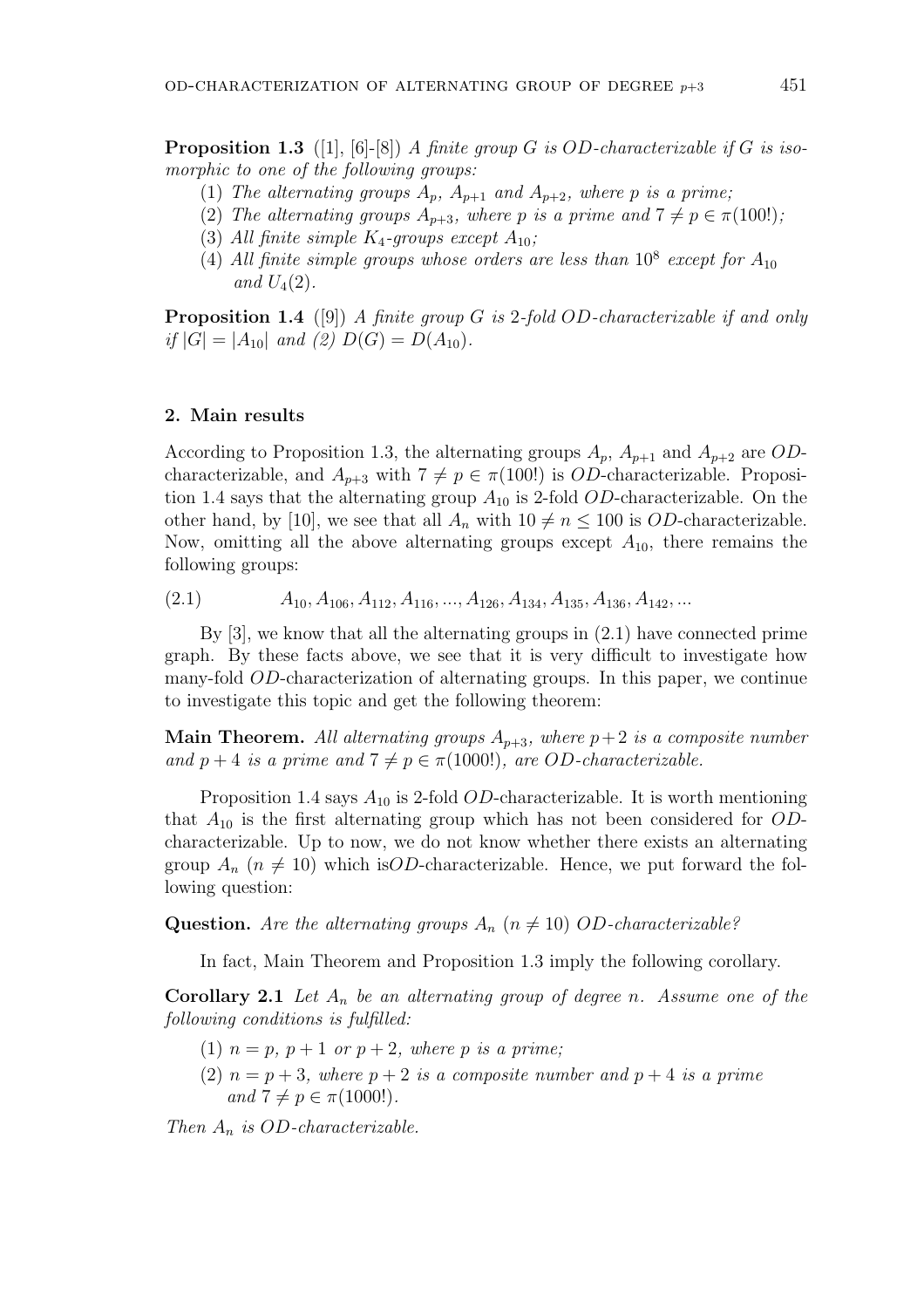#### 3. Preliminaries

In this section, we give some results which will be applied for our further investigations. We shall utilize the following Lemma 3.1 concerning the set of elements of the alternating and symmetric groups ([18]).

**Lemma 3.1** ([18]) The group  $S_n$  (or  $A_n$ ) has an element of order  $m =$  $p_1^{\alpha_1}\cdot p_2^{\alpha_2}\cdots p_s^{\alpha_s}$ , where  $p_1, p_2, ..., p_s$  are distinct primes and  $\alpha_1, \alpha_2, ..., \alpha_s$  are natural numbers, if and only if  $p_1^{\alpha_1} + p_2^{\alpha_2} + \cdots + p_s^{\alpha_s} \le n$  (or  $p_1^{\alpha_1} + p_2^{\alpha_2} + \cdots + p_s^{\alpha_s} \le n$  for m odd, and  $p_1^{\alpha_1} + p_2^{\alpha_2} + \cdots + p_s^{\alpha_s} \leq n-2$  for m even).

As an immediately corollary of Lemma 3.1, we have

**Lemma 3.2** Let  $A_n$  (or  $S_n$ ) be an alternating group (or a symmetric group) of degree *n*. Then, the following assertions hold:

- (1) Let  $p, q \in \pi(A_n)$  be odd primes. Then  $p \sim q$  if and only if  $p + q \leq n$ .
- (2) Let  $p \in \pi(A_n)$  be an odd prime. Then  $2 \sim p$  if and only if  $p + 4 \leq n$ .
- (3) Let  $p, q \in \pi(S_n)$ . Then  $p \sim q$  if and only if  $p + q \leq n$ .

**Lemma 3.3** ([19]) Let G be a finite solvable group all of whose elements are of prime power order. Then  $|\pi(G)| \leq 2$ .

**Lemma 3.4** Let  $A_{p+3}$  be an alternating group of degree  $p+3$ , where p is a prime and  $p+2$  is a composite number. Suppose that  $|\pi(A_{p+3})|=d$ . Then the following assertions hold.

- (i)  $deg(2) = d 2$ . Particularly,  $2 \sim r$  for each  $r \in \pi(A_{n+3})\backslash\{p\}$ .
- (ii)  $deg(3) = d 1$ , *i.e.*,  $3 \sim r$  for each  $r \in \pi(A_{n+3})$ .
- (iii)  $deg(p) = 1$ . In other words,  $p \sim r$ , where  $r \in \pi(A_{p+3})$ , if and only if  $r = 3$ .

(iv) 
$$
Exp(|A_{p+3}|, 2) = \sum_{i=1}^{\infty} \left[ \frac{p+3}{2^i} \right] - 1
$$
. In particular,  $Exp(|A_{p+3}|, 2) < p+3$ .

(v) 
$$
Exp(|A_{p+3}|, r) = \sum_{i=1}^{\infty} \left[ \frac{p+3}{r^i} \right]
$$
 for each  $r \in \pi(A_{p+3}) \setminus \{2\}.$ 

Furthermore, 
$$
Exp(|A_{p+3}|, r) < \frac{p-1}{2}
$$
, where  $5 \le r \in \pi(A_{p+3})$ .  
Particularly, if  $r > \left[\frac{p+3}{2}\right]$ , then  $Exp(|A_{p+3}|, r) = 1$ .

**Proof.** By Lemma 3.2, one has that  $2 \not\sim p$ . Obviously,  $r + 4 \leq p + 3$  for each  $r \in \pi(A_{p+3})\backslash\{p\}$ , it follows that  $2 \sim r$  and so  $deg(2) = d-2$ . By the same reason, we have  $deg(3) = d - 1$ . For  $r \in \pi(A_{p+3}) \setminus \{2, p\}$ , by Lemma 3.2, it is easy to see that  $p \sim r$  if and only if  $p + r \leq p + 3$ . Hence  $r = 3$  and  $deg(p) = 1$ . Therefore,  $(i)$ ,  $(ii)$  and  $(iii)$  hold.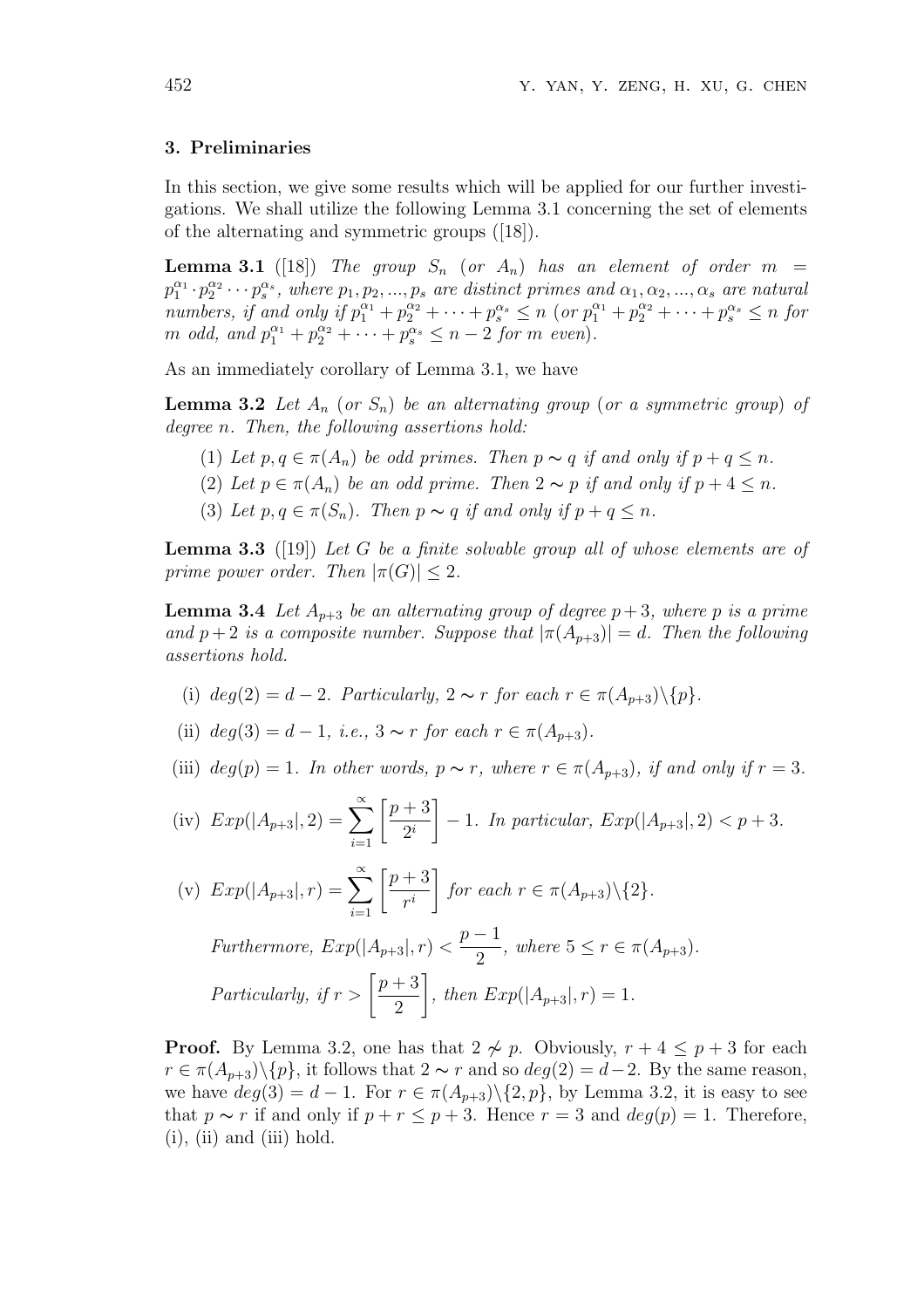By the definition of Gauss's integer function, we can get that

$$
Exp(|A_{p+3}|,2) = \sum_{i=1}^{\infty} \left[ \frac{p+3}{2^i} \right] - 1
$$
  
=  $\left( \left[ \frac{p+3}{2} \right] + \left[ \frac{p+3}{2^2} \right] + \left[ \frac{p+3}{2^3} \right] + \cdots \right) - 1$   
 $\leq \left( \frac{p+3}{2} + \frac{p+3}{2^2} + \frac{p+3}{2^3} + \cdots \right) - 1$   
=  $(p+3)\left( \frac{1}{2} + \frac{1}{2^2} + \frac{1}{2^3} + \cdots \right) - 1 = p+2.$ 

Hence

$$
Exp(|A_{p+3}|, 2) < p+3.
$$

Thus (iv) follows.

By the same reason as above, we can prove

$$
Exp(|A_{p+3}|,r) < \frac{p-1}{2},
$$

where  $5 \leq r \in \pi(A_{p+3})$ .

Clearly, if  $r > \lceil$  $p+3$ 2  $\overline{a}$ , then we have  $Exp(|A_{n+3}|, r) = 1.$ 

Hence (v) follows. This completes the proof of Lemma 3.4.

**Lemma 3.5** ([20]) Let a be an arbitrary integer and m be a positive integer. If  $(a, m) = 1$ , then the equation  $a^x \equiv 1 \pmod{m}$  has solutions. Moreover, if the order of a modulo m is  $h(a)$ , then  $h(a)|\varphi(m)$ , where  $\varphi(m)$  is Euler's function of m.

**Lemma 3.6** Let  $A_{p+3}$  be an alternating group of degree  $p+3$ , where  $p+2$  is a composite number and  $p+4$  is a prime and  $97 < p \in \pi(1000!)$ . Set  $P \in Syl_p(A_{p+3})$ and  $Q \in Syl_q(A_{p+3})$ , where  $5 \leq q < p$ . Then, the following assertions hold.

- (i)  $q^{s(q)} \nmid |N_G(P)|$ , where  $s(q) = Exp(|A_{p+3}|, q)$ .
- (ii) If  $p \in \{103, 109, 163, 193, 223, 229, 277, 349, 439, 463, 499, 613, 643, 739, 769,$ 823, 853, 877, 907, 967}, then  $p \nmid |N_G(Q)|$ .
- (iii) If  $p \in \{127, 307, 313, 379, 397, 457, 487, 673, 757, 859, 883, 937\}$ , then there exists at least a prime number, say r, such that the order of r modulo  $p$ is less than  $p-1$ , where  $5 \le r < p$  and  $r \in \pi(A_{p+3})$ .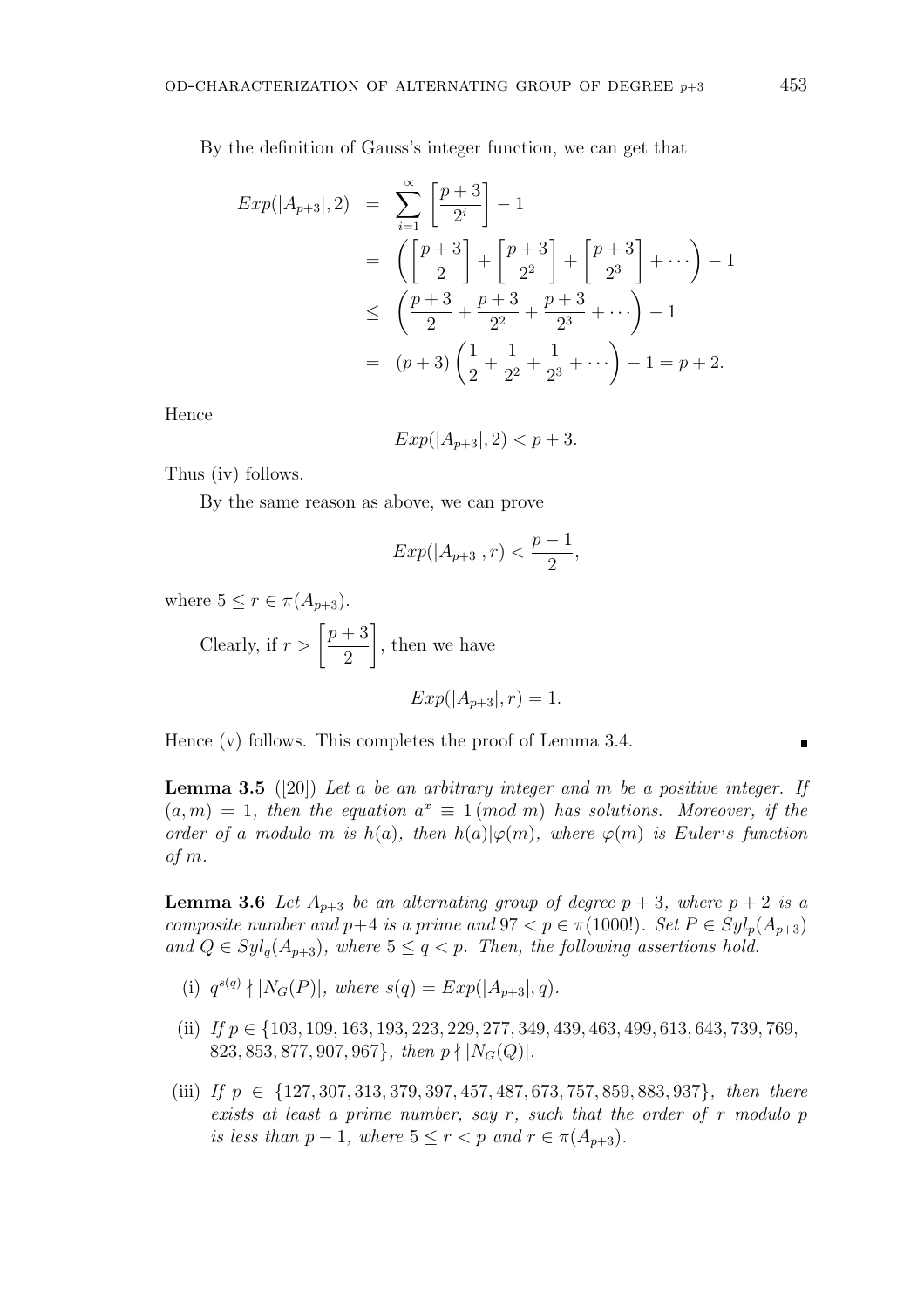**Proof.** It is easy to see that the equation  $q^x \equiv 1 \pmod{p}$  has solutions by Lemma 3.5. Suppose that the order of q modulo p is  $h(q)$ . If  $h(q) = p-1$ , then q is a primitive root of modulo p. By hypothesis, using Magma soft of computational group theory, we know that there are only 32 such groups satisfying the conditions that  $p + 2$  is a composite number and  $p + 4$  is a prime number and  $97 < p \in \pi(1000!)$ . Again, using Magma of mathematics soft, we can obtain  $h(q)$ . For convenience, we have computed the values of p and  $h(q)$  listed in Table 1 of this article.

| $\boldsymbol{p}$ | h(q)                              | Condi-          | $\boldsymbol{p}$ | h(q)                              | Condi-         | $\boldsymbol{p}$ | h(q)                                | Condi-      |
|------------------|-----------------------------------|-----------------|------------------|-----------------------------------|----------------|------------------|-------------------------------------|-------------|
|                  |                                   | tion            |                  |                                   | tion           |                  |                                     | tion        |
| 103              | 2.3.17                            | none            | 109              | $\overline{2^2 \cdot 3^3}$        | none           | 163              | $2.3^{4}$                           | none        |
| 127              | $2.3^{2.7}$                       | $q \neq 19$     | 127              | 3                                 | $q=19$         | 193              | $2^{6} \cdot 3$                     | none        |
| 223              | 2.3.37                            | none            | 229              | $\overline{2^2 \cdot 3 \cdot 19}$ | none           | 277              | $\overline{2^2 \cdot 3 \cdot 23}$   | none        |
| 307              | $2.3^{2}.17$                      | $q \neq 17$     | 307              | 3                                 | $q = 17$       | 349              | $\overline{2^2 \cdot 3 \cdot 29}$   | none        |
| 313              | $\overline{2^3 \cdot 3 \cdot 13}$ | $q \neq 5$      | 313              | 8                                 | $q=5$          | 439              | 2.3.73                              | none        |
| 379              | $2.3^{3.7}$                       | $q \neq 5$      | 379              | 21                                | $q=5$          | 397              | $\overline{2^2 \cdot 3^2 \cdot 11}$ | $q \neq 31$ |
| 397              | 11                                | $q=31$          | 457              | $\overline{2^3 \cdot 3 \cdot 19}$ | $q \neq 109$   | 457              | 4                                   | $q = 109$   |
| 463              | 2.3.7.11                          | none            | 487              | $2.3^{5}$                         | $q \neq 5, 41$ | 487              | 54                                  | $q=5$       |
| 487              | 9                                 | $q = 41$        | 499              | 2.3.83                            | none           | 613              | $2^2 \cdot 3^2 \cdot 17$            | none        |
| 643              | 2.3.107                           | none            | 673              | $2^5 \cdot 3 \cdot 7$             | $q \neq 23$    | 673              | 14                                  | $q = 23$    |
| 739              | $2.3^2.41$                        | none            | 757              | $2^2 \cdot 3^3 \cdot 7$           | $q \neq 59$    | 757              | $\overline{7}$                      | $q=59$      |
| 769              | $2^8 \cdot 3$                     | none            | 823              | 2.3.137                           | none           | 853              | $\overline{2^2 \cdot 3 \cdot 71}$   | none        |
| 859              | 2.3.11.13                         | $q \neq 13$     | 859              | 11                                | $q=13$         | 877              | $2.3^2.73$                          | none        |
| 883              | $2.3^2.7^2$                       | $q \neq 71$     | 883              | $\overline{7}$                    | $q = 71$       | 907              | 2.3.151                             | none        |
| 937              | $2^3 \cdot 3^2 \cdot 13$          | $q \neq 13, 23$ | 937              | 18                                | $q=13$         | 937              | 24                                  | $q = 23$    |
| 967              | 2.3.7.23                          | none            |                  |                                   |                |                  |                                     |             |

Table 1 (p and  $h(q)$ )

By N-C Theorem, the factor group  $N_G(P)/C_G(P)$  is isomorphic to a subgroup of  $Aut(P) \cong \mathbb{Z}_{p-1}$ . Thus,  $|N_G(P)/C_G(P)||(p-1)$ . By Table 1, if there exists a prime q, where  $5 \le q < p$  and  $q \in \pi(A_{p+3})$ , such that  $q^{s(q)}||N_G(P)|$ , then  $q\vert\vert C_G(P)\vert$ . Hence  $deg(p) \geq 2$ , a contradiction, and so (i) is proved.

We next assume that

p ∈ {103, 109, 163, 193, 223, 229, 277, 349, 439, 463, 499, 613, 643, 739, 769, 823, 853, 877, 907, 967}.

If p  $\left|\left|N_G(Q)\right|$ , by Table 1, and  $Exp(\left|A_{p+3}\right|, q) < p$ , then p  $\vert\vert C_G(Q)\vert$ , which leads to a similar contradiction. Thus  $(ii)$  holds. The remaining parts of  $(iii)$  follows at once from Table 1. This completes the proof of Lemma 3.6.

**Lemma 3.7** ([4], [21]) Let M be a finite nonabelian simple group with order having prime divisors at most 997. Then M is isomorphic to one of the simple groups listed in Table 1-3 in [21]. Particularly, if  $|\pi(Out(M))| \neq 1$ , then  $\pi(Out(M)) \subseteq$  $\{2, 3, 5, 7\}.$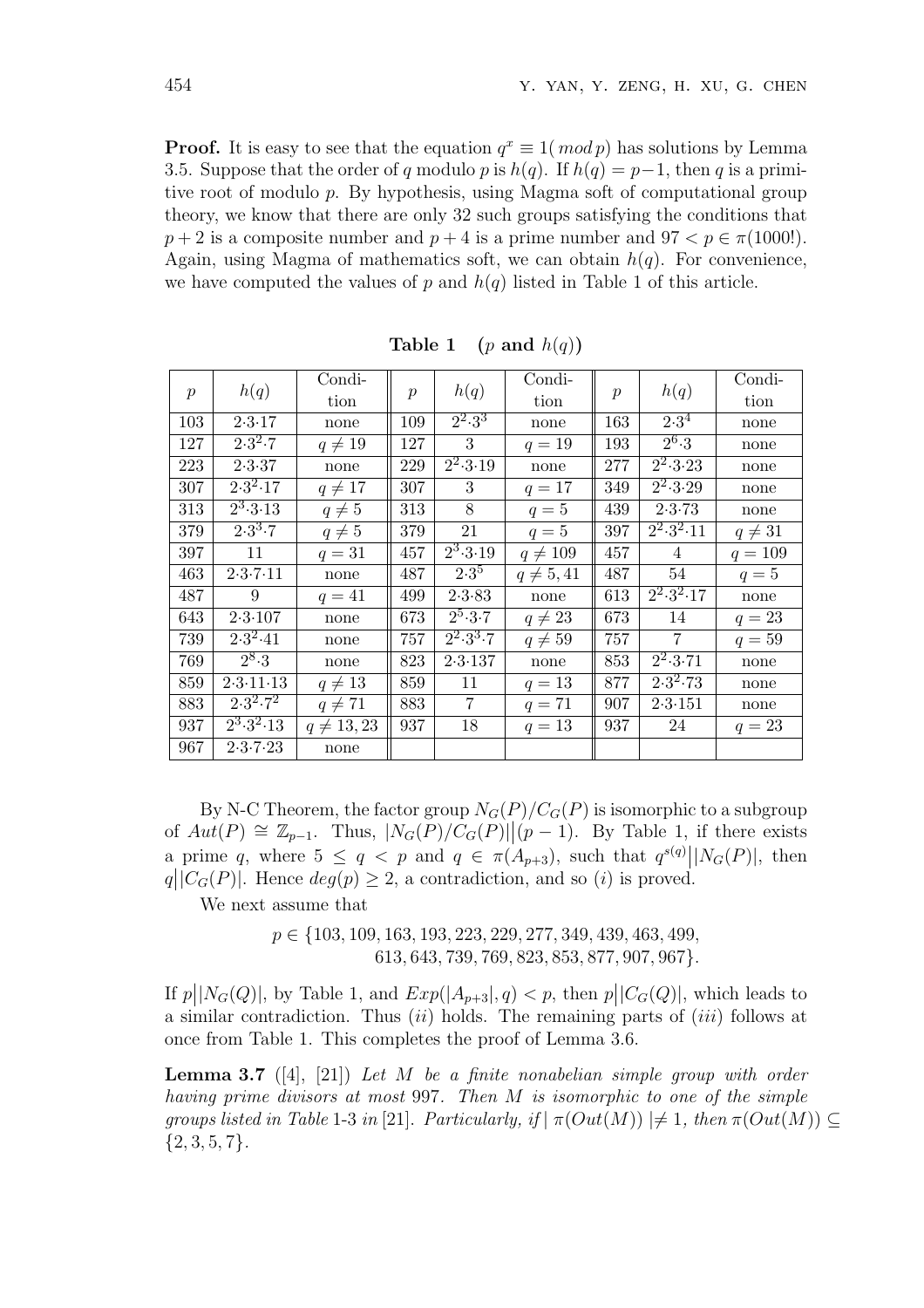**Lemma 3.8** ([22]) Let  $S = P_1 \times P_2 \times \cdots \times P_r$ , where  $P_i$ s are isomorphic nonabelian simple groups. Then  $Aut(S) = (Aut(P_1) \times Aut(P_2) \times \cdots \times Aut(P_r)) \rtimes \mathbb{S}_r$ .

## 4. OD-Characterization of Alternating Group  $A_{p+3}$

We again recall that all the alternating groups  $A_p$ ,  $A_{p+1}$  and  $A_{p+2}$ , where p is a prime number, are OD-characterizable (see Proposition 1.3 (1)). On the other hand, it has been shown that all the alternating groups  $A_{p+3}$  with  $7 \neq p \in \pi(100!)$ are OD-characterizable (see Proposition 1.3 (2)). It is worth to mention that alternating group  $A_{10}$  is 2-fold *OD*-characterizable (see Proposition 1.4). Moreover, So far we have not found an alternating group which is not OD-characterizable. Hence, Professor Moghaddamfar, A. R. in [11] put forward the following conjecture 1 of this article:

**Conjecture 1** ([11]) All alternating groups  $A_{p+3}$  with  $p \neq 7$  are OD-characterizable.

In this section, we are going to give an affirmative answer to this conjecture for all the alternating groups  $A_{p+3}$ , where  $p+2$  is a composite number and  $p+4$ is a prime and  $7 \neq p \in \pi(1000!)$ . In other words, we will prove the following Main Theorem. We need to mention that this result not only generalizes the results in [1] but also gives an affirmative answer to the Question of this article for the alternating group  $A_{p+3}$ .

**Main Theorem** All alternating groups  $A_{p+3}$ , where  $p+2$  is a composite and  $p+4$ is a prime and  $7 \neq p \in \pi(1000!)$ , are OD-characterizable.

**Proof.** Let G be a finite group satisfying the conditions: (1)  $|G| = |S_{p+3}|$  and (2)  $D(G) = D(S_{p+3})$ , where  $p+2$  is a composite number and  $p+4$  is a prime and  $7 \neq p \in \pi(1000!)$ . By [10], we only discuss the alternating groups  $A_{p+3}$ , where  $p+2$ is a composite and  $p+4$  is a prime and  $97 < p \in \pi(1000!)$ . By these hypotheses, we deduce that  $\{r\} \cup \{rs|r + s \leq p+3\} \subseteq \pi_e(G)$  and  $\{rs|r + s > p+3\} \cap \pi_e(G) = \varnothing$ , where  $r, s \in \pi(G)$ . By Lemma 3.4, the prime graph of G is connected since  $deg(3) = |\pi(G)| - 1$ . Moreover, by the structure of  $D(G)$ , it is easy to check that  $\Gamma(G) = \Gamma(A_{p+3})$ . In the following, we write the proof in a number of separate cases.

**Case 1.** Let K be the maximal normal solvable subgroup of G. Then K is a  $\{2,3\}$ -group. Particularly, G is nonsolvable.

**Proof.** We first assert that K is a  $p'$ -group. If not, let p divides the order of K. Set  $P \in Syl_p(G)$ . By Lemma 3.6 (*i*), one has that  $q^{s(q)} \nmid |N_G(P)|$  for each prime  $q \in \pi(G)$  and  $5 \le q < p$ . If  $q||N_G(P)|$ , then either  $q||C_G(P)|$  or  $q \in \pi(K)$ . For the former, by Lemma 3.4 (iii), this leads to an obvious contradiction since  $q \sim p$ . In the latter case, i.e.,  $q \in \pi(K)$ . In this case, by Table 1, it is easy to check that there necessarily exists such a prime r such that  $r \nsim q$ , where  $5 \le r < p$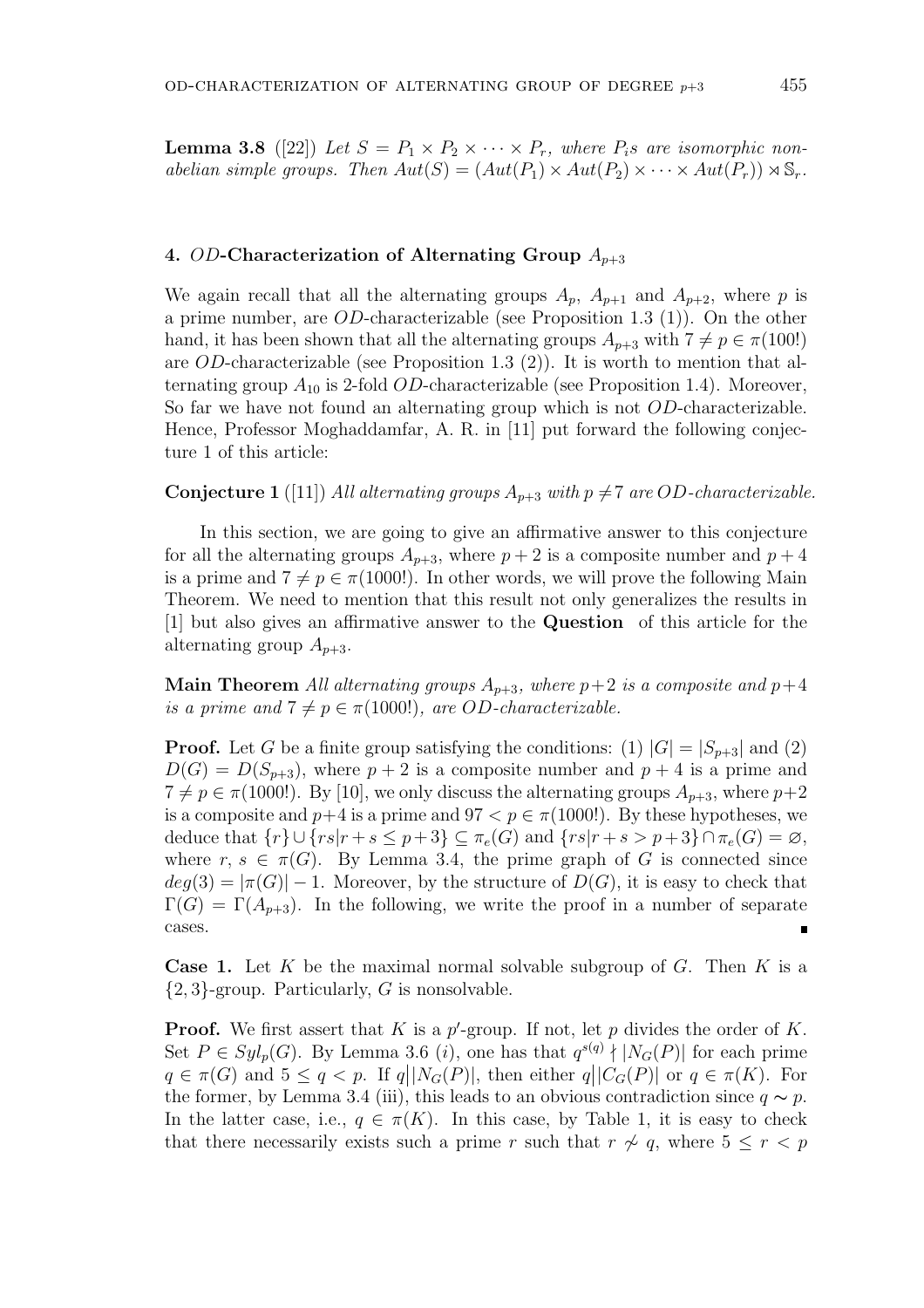and  $r \in \pi(K)$ . In fact, by Lemma 3.2 (1), it is sufficient to find such a prime r such that  $r + q > p$ , then  $r \nsim q$ . Since K is solvable, it possesses a Hall  $\{p, q, r\}$ subgroup T. It follows that T is solvable. Since there exists no edge between  $p, q$ and r in  $\Gamma(G)$ , all elements in T are of prime power order. Hence  $|\pi(T)| \leq 2$  by Lemma 3.3, a contradiction. Thus  $K$  is a  $p'$ -group.

Next, we show that K is a q'-group for each  $q \in \pi(G) \setminus \{2, 3, p\}$ . Set  $Q \in Syl_q(K)$ , where  $q \in \pi(K)$ . Suppose that the order of q modulo p is  $h(q)$ . By the Frattini argument,  $G = KN<sub>G</sub>(Q)$ , hence p divides the order of  $N<sub>G</sub>(Q)$ . By Lemma 3.6 (ii) and (iii), it is easy to see that  $p$  is one of the possible primes: 127, 307, 313, 379, 397, 457, 487, 673, 757, 859, 883 and 937. In this case, there necessarily exists at least a prime, say q, such that  $h(q) < p-1$ . We prove the lemma up to choice of p one by one. The proof is divided into 3 cases.

### Case 1.1.  $p = 127$ .

By Table 1, If there exists a prime  $q$  such that  $p$  $\big| |N_G(Q)|$ , where  $Q \in Syl_q(G)$ , then  $q = 19$ . Now, by N-C Theorem,  $N_G(Q)/C_G(Q) \lesssim Aut(Q)$ . By Lemma 3.4 (v), we have  $Exp(|G|, 19) = 6$ , thus  $|N_G(Q)/C_G(Q)|$  $\frac{6}{\sqrt{1}}$  $i=1$  $19^{15} \cdot (19^{i} - 1)$ . It is to check that  $113 \nmid$  $\frac{6}{11}$  $i=1$  $19^{15} \cdot (19^i - 1)$ . If 113  $\left| \left| N_G(Q) \right|$ , then  $113 \in \pi(C_G(Q))$ . Thus 19 ∼ 113, a contradiction. Therefore, 113 ∈ π(K). Since K is a solvable group, it possesses a Hall  $\{19, 113\}$ -subgroup H of order  $19^6 \cdot 113$ . Clearly, H is nilpotent, so  $19 \sim 113$ , which leads to a contradiction as above.

**Case 1.2.** To prove the lemma follows if  $p = 307$ .

It is easy to see that there exists a prime, say  $q$ , such that  $p$  $\big| |N_G(Q)|$ , where  $Q \in Syl_q(G)$ . Then  $q = 17$  by Table 1. Since  $N_G(Q)/C_G(Q) \lesssim Aut(Q)$  by N-C Theorem and  $Exp(|G|, 17) = 19$  by Lemma 3.4, we have  $|N_G(Q)/C_G(Q)|$  $\frac{19}{\prod}$  $i=1$  $17^{171}$  $(17<sup>i</sup> - 1)$ . Using Magma soft, one has that  $31 \nmid \prod_{i=1}^{19}$  $i=1$  $17^{171} \cdot (17^i - 1)$ . If 31  $\frac{i=1}{|N_G(Q)|},$ then 31  $\in \pi(C_G(Q))$ . Set  $N = N_G(Q)$ ,  $C = C_G(Q)$  and  $K_{31} \in Syl_{31}(C_G(Q))$ . By Lemma 3.4, we have  $Exp(|G|, 31) = 9$ . By the Frattini argument, we can obtain that  $N = CN_N(K_{31})$ , and hence  $p \nmid |N_N(K_{31})|$ . Thus  $p||C_G(Q)|$ , and so  $deg(p) \geq 3$ , which is a contradiction. Therefore,  $31 \nmid |N_G(Q)|$  and  $31 \in \pi(K)$ . Set  $P_{31} \in Syl_{31}(K)$ . Then  $P_{31} \in Syl_{31}(G)$ . Since  $G = KN_G(P_{31})$ , then  $p||N_G(P_{31})|$ . By Table 1, we see that this is impossible.

**Case 1.3.** Till now we have proved that K is a  $q'$ -group while  $p = 127$  or 307. Assume that  $p$  is equal to one of the remaining primes. Now, we have to discuss ten cases up choice of p one by one. If K is a q-group for each  $q \in \pi(G) \setminus \{2, 3, p\}$ , we can prove that this is impossible by checking each choice of p. Since the methods used below is completely the same as in Case 2, hence, we omitted the detailed processes. Therefore K is a  $\{2,3\}$ -group. Since  $K \neq G$ , it follows at once that G is a nonsolvable group, which completes the proof of Case 1.3 and also completes the proof of Case 1.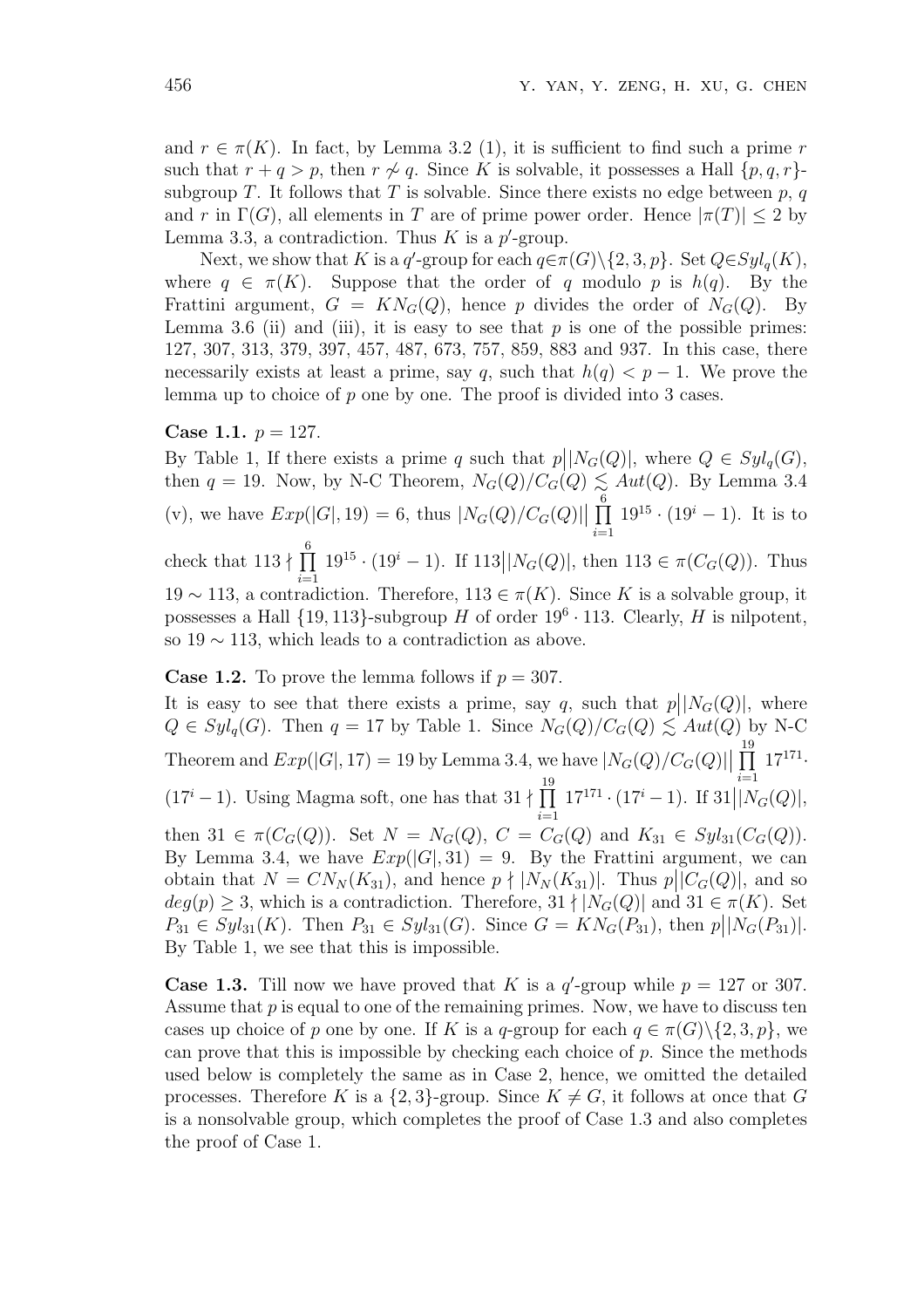**Case 2.**  $G/K$  is an almost simple group. In other words, there exists a nonabelian simple group S such that  $S \lesssim G/K \lesssim Aut(S)$ .

**Proof.** Let  $\overline{G} := G/K$  and  $S := Soc(\overline{G})$ . Then  $S = P_1 \times P_2 \times \cdots \times P_s$ , where  $P_i$  $(i = 1, 2, ..., s)$  are nonabelian simple groups and  $S \leq \overline{G} \leq Aut(S)$ . We will show that  $s = 1$ , and hence  $S = P_1$ .

Suppose that  $s \geq 2$ . We assert that p does not divide the order of S. Otherwise, there exists a prime r such that  $r \sim p$ , where  $5 \le r < p$  and  $r \in \pi(G)$ , an obvious contradiction to Lemma 3.4 (iii). Hence, for every i we have  $P_i \in \mathcal{F}_p$  (cf.[21]). By Lemma 3.7, we observe that  $p \in \pi(\overline{G}) \subseteq \pi(Aut(S))$ . Thus  $p||Out(S)|$ . But  $Out(S) = Out(S_1) \times Out(S_2) \times \cdots \times Out(S_r)$ , where the groups  $S_i$  are direct products of all isomorphic  $P_i'$  $S_i$ 's such that  $S = S_1 \times S_2 \times \cdots \times S_r$ . Therefore, for some j, p divides the order of an outer automorphism group of a direct product  $S_i$ of t isomorphic simple groups  $P_i$  for some  $1 \leq i \leq s$ . Since  $P_i \in \mathcal{F}_p$ , it follows that  $|Out(P_i)|$  is not divided by p by Lemma 3.7. Now, by Lemma 3.8, we obtain that  $|Aut(S_j)| = |Aut(P_i)|^t \cdot t!.$  Therefore,  $t \geq p$  and so  $2^{2p}$  must divide the order of G. However,  $Exp(|S_{p+3}|, 2) \leq p+3 < 2p$  by Lemma 3.4 (iv), which is a contradiction. Thus  $s = 1$  and  $S = P_1$ . This completes the proof of Case 2.

Case 3  $G \cong A_{p+3}$ . In other words,  $A_{p+3}$  is *OD*-characterizable.

**Proof.** By Lemma 3.7 and Case 1, we may assume that  $|S|$  =  $|G|$  $\frac{|\mathbf{G}|}{2^{k_1} \cdot 3^{k_2}} \cdot 2^{\beta_1} \cdot 3^{\beta_2},$ where  $2 \leq \beta_1 \leq Exp(|A_{p+3}|, 2) = k_1, 1 \leq \beta_2 \leq Exp(|A_{p+3}|, 3) = k_2.$  Let  $p_1, p_2, p_3, \ldots, p_s$  be distinct consecutive primes and  $2 = p_1 < p_2 < p_3 < \cdots < p = p_s$ , then  $|G|_{p_j} = Exp(|A_{p+3}|, p_j)$  for any  $j \geq 3$ . Using Table 1-3 in [21], we deduce that S can only be isomorphic to one of the simple groups:  $A_p$ ,  $A_{p+1}$ ,  $A_{p+2}$  and  $A_{p+3}$ .

If  $S \cong A_p$ , then K is a 2-group. In this case, it is easy to see that  $3p \in$  $\pi_e(\overline{G})\backslash \pi_e(S_n)$ , a contradiction.

By the similar reason as above,  $S \not\cong A_{p+1}$  or  $A_{p+2}$ . Therefore,  $S \cong A_{p+3}$ . According to the consequence of Case 2, one has that

$$
A_{p+3} \lesssim G/K \lesssim Aut(A_{p+3}) \cong S_{p+3}.
$$

If  $G/K \cong S_{p+3}$ , then  $2^{Exp(|S_{p+3}|,2)}||G|$ , a contradiction.

If  $G/K \cong A_{p+3}$ , then  $|K| = 1$ . Therefore  $G \cong A_{p+3}$ . This completes the proof of Case 3 and also the proof of Main Theorem.

In 1989, in [2] Professor Shi, W. J. put forward the following conjecture.

Conjecture 1 [2] Let G be a group and M a finite simple group. Then  $G \cong M$ if and only if

- (1)  $|G| = |M|$ , and
- (2)  $\pi_e(G) = \pi_e(M)$ .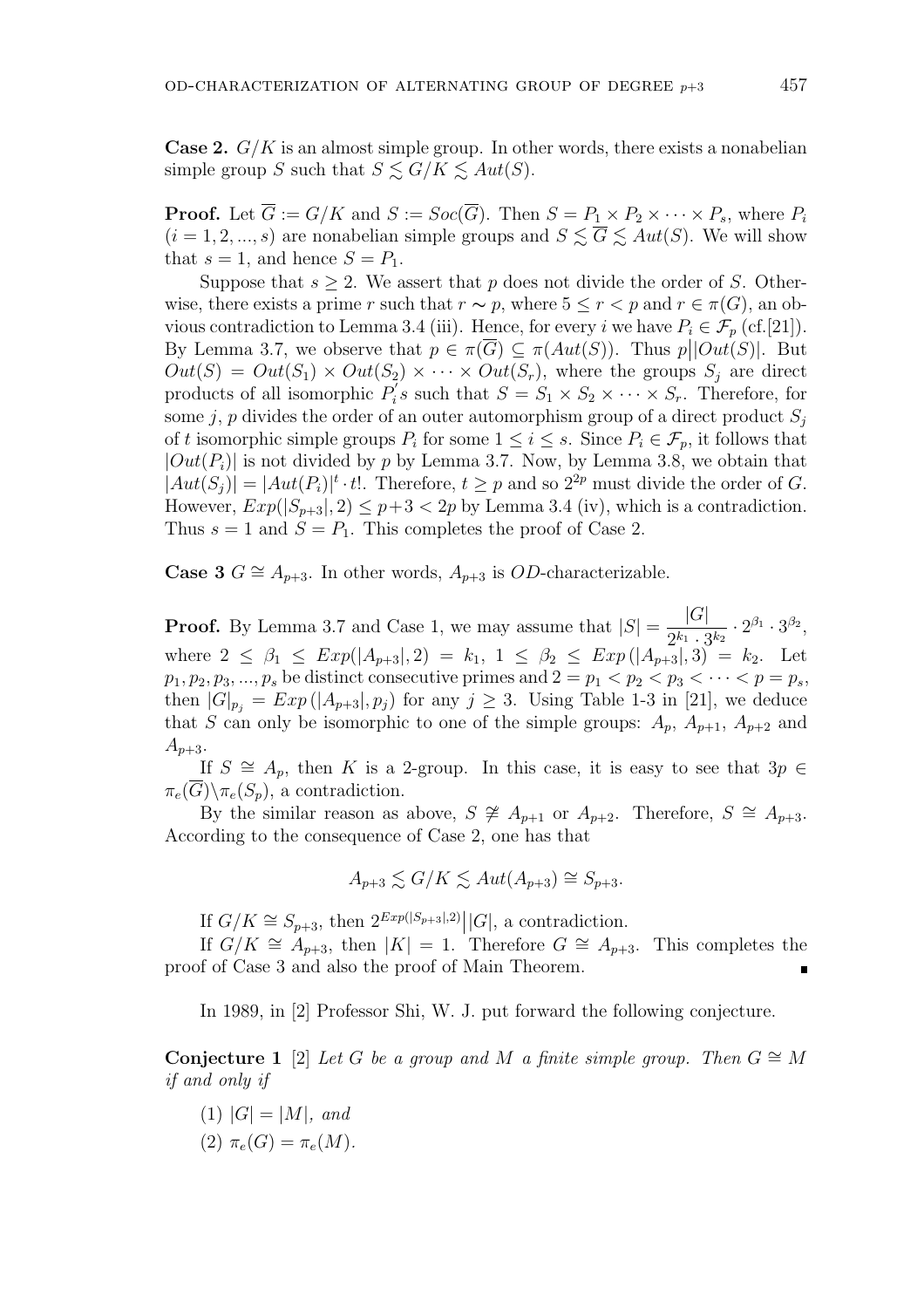The above Conjecture 1 was proved by joint works of many mathematicians, the last part of the proof was given by V.D. Mozurov et al. in [23]. That is, the following theorem holds.

**Theorem 4.1** [23] Let G be a group and M a finite simple group. Then  $G \cong M$ if and only if

- (1)  $|G| = |M|$ , and
- (2)  $\pi_e(G) = \pi_e(M)$ .

In fact, Theorem 4.1 is valid for alternating group  $A_{p+3}$  since  $\pi_e(G) = \pi_e(A_{p+3})$ implies G and  $A_{p+3}$  have the same prime graph. Thus they have the same degree pattern. Therefore, we can get the following corollary.

Corollary 4.2 If G is a finite group such that

(1) 
$$
|G| = |A_{p+3}|
$$
, and  
(2)  $\pi_e(G) = \pi_e(A_{p+3})$ , where  $7 \neq p \in \pi(1000!)$ ,

then  $G \cong A_{p+3}$ .

Acknowledgements. This paper was supported by the Natural Science Foundation of China (Grant Nos. 11171364; 11271301; 11471266); by "the Fundamental Research Funds for the Central Universities" (Grant Nos. XDJK2014C163; XDJK2014C162); by the Natural Science Foundation Project of CQ CSTC (Grant No. cstc2014jcyjA00010); by Chongqing Postdoctoral Science Foundation) (Grant No. Xm2014029) and China Postdoctoral Science Foundation) (Grant No. 2014M1453).

#### References

- [1] HOSEINI, A.A., MOGHADDAMFAR, A.R., Recognizing alternating groups  $A_{n+3}$  for certain primes p by their orders and degree patterns, Frontiers of Mathematics in China, 5 (3) (2010), 541-553.
- [2] Shi, W.J., A new characterization of some simple groups of Lie type, Contemporary Math., 82 (1989), 171-180.
- [3] Williams, J.S., Prime graph components of finite groups, J. Algebra, 69 (2) (1981), 487-513.
- [4] CONWAY, J.H., CURTIS, R.T., NORTON, S.P., PARKER, R.A., WILSON, R.A., Atlas of Finite Groups, Clarendon Press (Oxford), London. New York, 1985.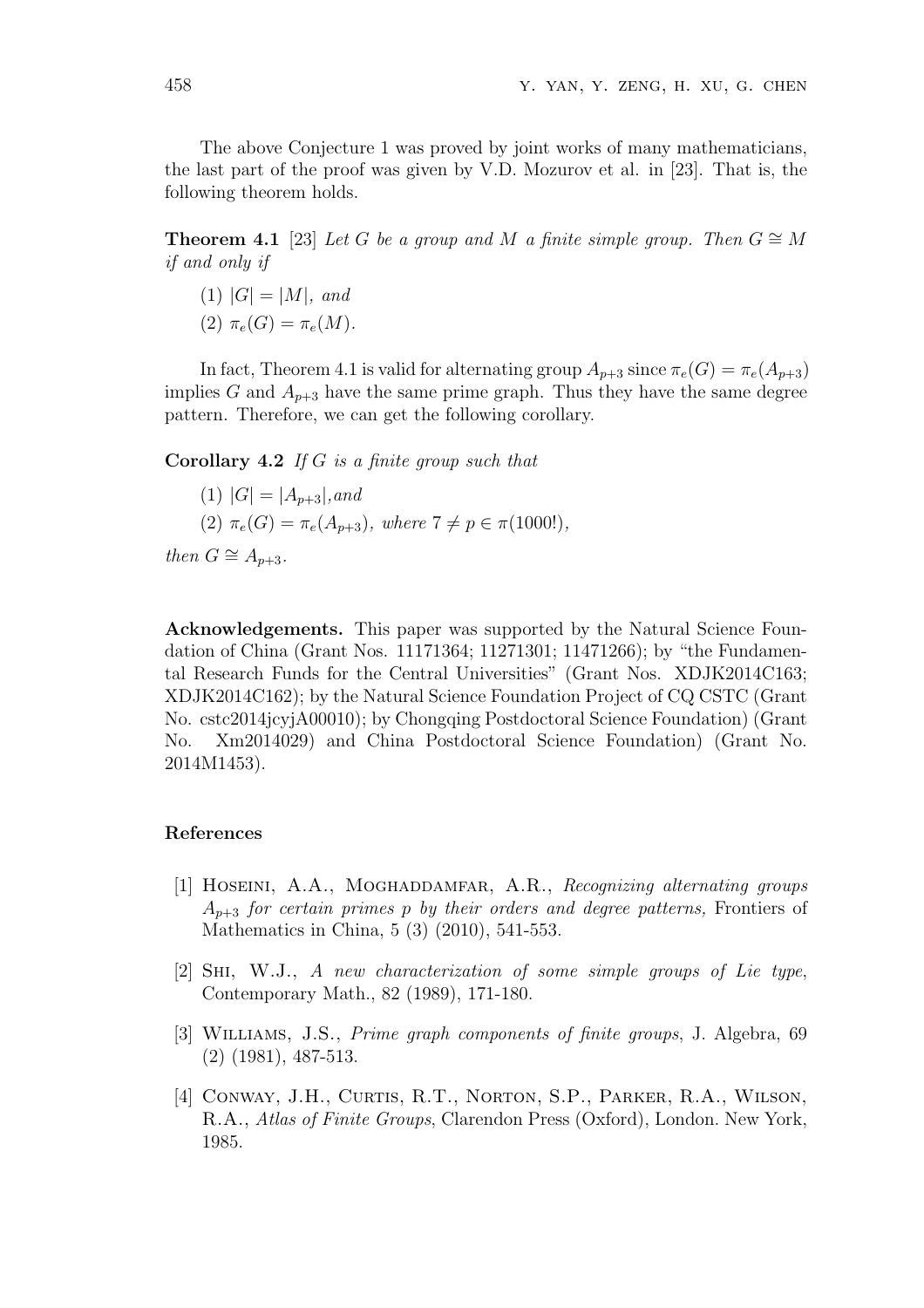- [5] Moghaddamfar, A.R., Zokayi, A.R., Darafsheh, M.R., A characterization of finite simple groups by the degrees of vertices of their prime graphs, Algebra Colloq., 12 (3) (2005), 431-442.
- [6] MOGHADDAMFAR, A.R., ZOKAYI, A.R., Recognizing finite groups through order and degree pattern, Algebra Colloq., 15 (3) (2008), 449-456.
- [7] ZHANG, L.C., SHI, W.J.,  $OD-characterization$  of simple  $K_4$ -groups, Algebra Colloq., 16 (2) (2009), 275-282.
- [8] Zhang, L.C., Shi, W.J., OD-characterization of all nonabelian simple groups whose orders are less than  $10^8$ , Frontiers of Mathematics in China, 3 (3) (2008), 461-474.
- [9] MOGHADDAMFAR, A.R., ZOKAYI, A.R., *OD-Characterizability of certain* finite groups having connected prime graphs, Algebra Colloq.,  $17(1)(2010)$ , 121-130.
- [10] KOGANNI-MOGHADDAM, R., MOGHADDAMFAR, A.R., Groups with the same order and degree pattern, Science China Mathematics, 2012, doi: 10.1007/s11425-011-4314-6.
- [11] MOGHADDAMFAR, A.R., ZOKAYI, A.R., OD-Characterization of alternating and symmetric groups of degrees 16 and 22, Front. Math. China, 4 (4) (2009), 669-680.
- [12] Zhang, L.C., Shi, W.J., OD-Characterization of almost simple groups *related to U*<sub>3</sub>(5), Acta Mathematica Sinica, 26B (1) (2010), 161-168.
- [13] Zhang, L.C., Shi, W.J., OD-Characterization of almost simple groups *related to*  $U_6(2)$ , Acta Mathematica Scientia, 31B (2) (2011), 441-450.
- [14] Zhang, L.C., Liu, X., OD-Characterization of the projective general linear groups  $PGL(2,q)$  by their orders and degree patterns, International Journal of Algebra and Computation, 19 (7) (2009), 873-889.
- [15] Zhang, L.C., Shi, W.J., OD-Characterization of almost simple groups related to  $L_2(49)$ , Archivum Mathematicum (BRNO), Tomus 44 (2008), 191-199.
- [16] YAN, Y.X., CHEN, G.Y., OD-characterization of the automorphism groups of  $O_{10}^{\pm}(2)$ , Indian J.Pure Appl.Math., 43 (3) (2012), 183-195.
- [17] YAN, Y.X., XU, H.J., CHEN, G.Y., OD-characterization of the automorphism groups of simple  $K_3$ -groups, Journal of Inequalities and Applications, 95 (2013), 1-12.
- [18] Zavarnitsine, A., Mazurov, V.D., Element orders in covering of symmetric and alternating groups, Algrebra and Logic, 38 (3) (1999), 159-170.